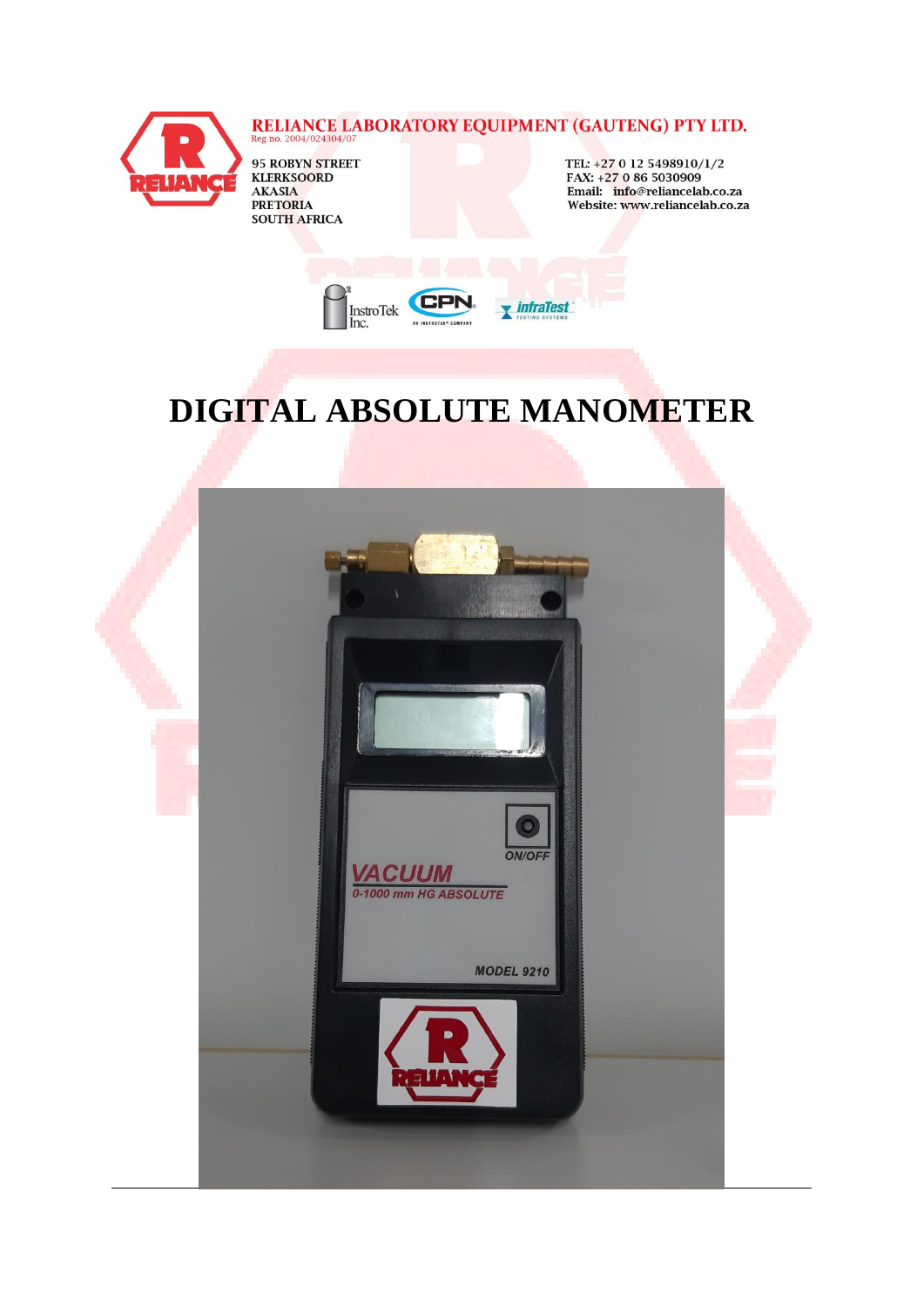## **CONTENTS**

# **Chapter 1**<br>1.1 Set u<br>1.2 Proc<br>1.3 Auto

- 1.1 Set up
- 1.2 Procedures/Operating The Gauge
- 1.3 Automatic Power Shut Off
- 1.4 Power Requirements

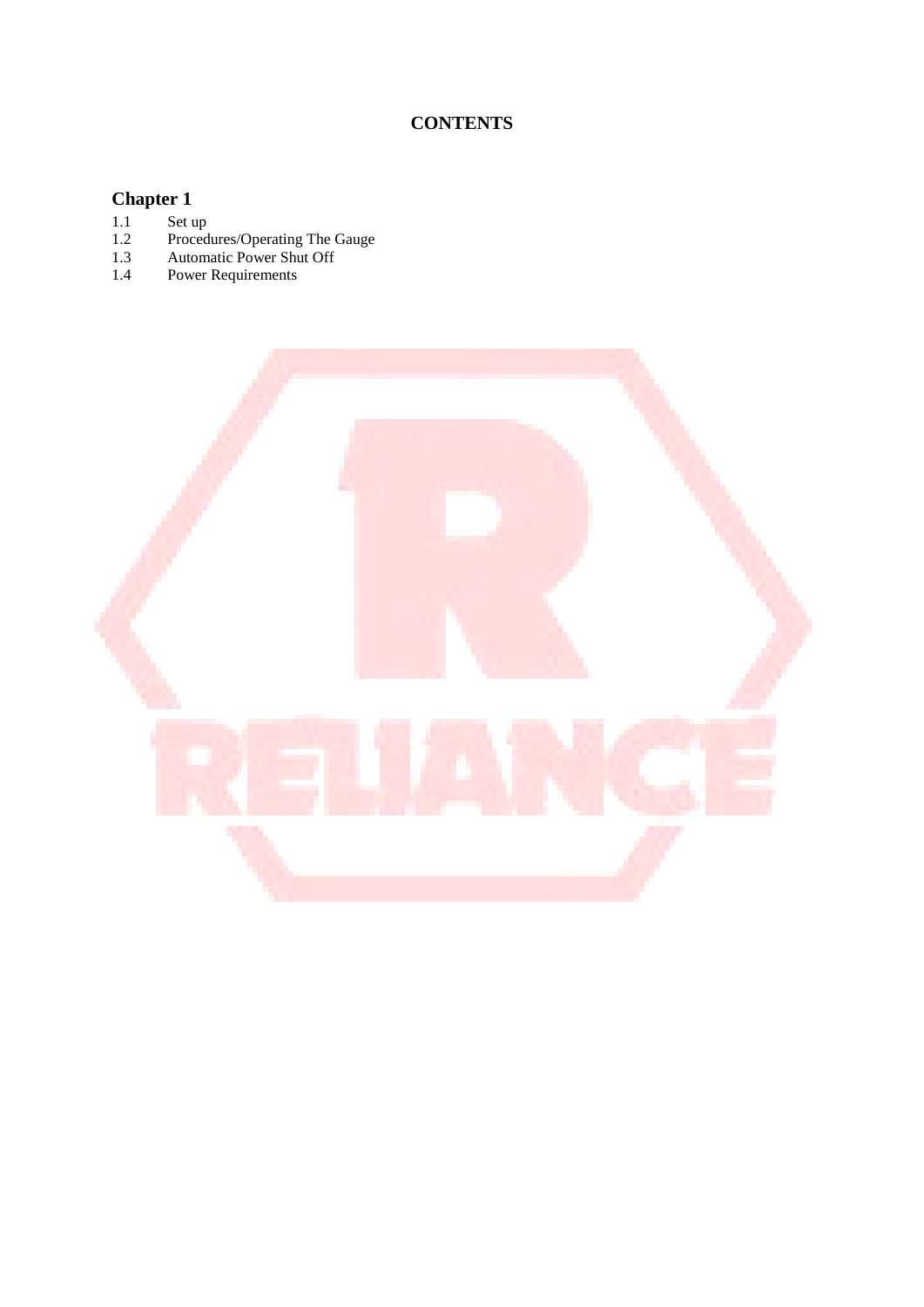#### **CHAPTER 1**

#### **1.1 SET UP**

Your new digital absolute pressure gauge is a very sensitive and accurate instrument. Mishandling or abuse can compromise performance and lead to costly repairs. The gauge is designed for use with DRY, NON-CORROSIVE gasses only. Do not subject the gauge to contact with liquids in any form, especially water. If the gauge is to be used where liquids are present, such as specific gravity tests of bituminous paving mixtures (ASTM D2041 or AASHTO T-209-94) the following points must be observed. Refer also to the drawing below.

- 1. Mount the gauge on a VERTICAL surface such as the wall near the pycnometer using the mounting holes provided at the top corners of the gauge.
- 2. The gauge should be at least 305mm to 406mm above the top of the pycnometer container, regardless of whether the container is placed on a counter or mounted in a mechanical agitation device.
- 3. Install a pressure release valve near the inlet to the gauge as shown below.
- 4. If possible, use CLEAR vacuum hose between the gauge and the pycnometer. This will allow the observation of any water migrating toward the gauge. The hose should be 6mm inside diameter with at least 4.75mm wall thickness to prevent collapsing under vacuum.
- 5. At the completion of the test **RELEASE THE VACUUM SLOWLY.** Use the release valve near the gauge. Rapid release of vacuum could force water up the hose and into the gauge.



**1. DIGITAL ABSOLUTE PRESSURE GAUGE (MANOMETER 2. VACUUM LEVEL ADJUSTMENT VALVE 3. PRESSURE RELEASE VALVE 4. DEWATERING FILTER (DESSICANT CONTAINER 5. VACUUM GAUGE, 0-30" Hg**

- **6. VACUUM PUMP**
- **7. VACUUM PYCNOMETER**